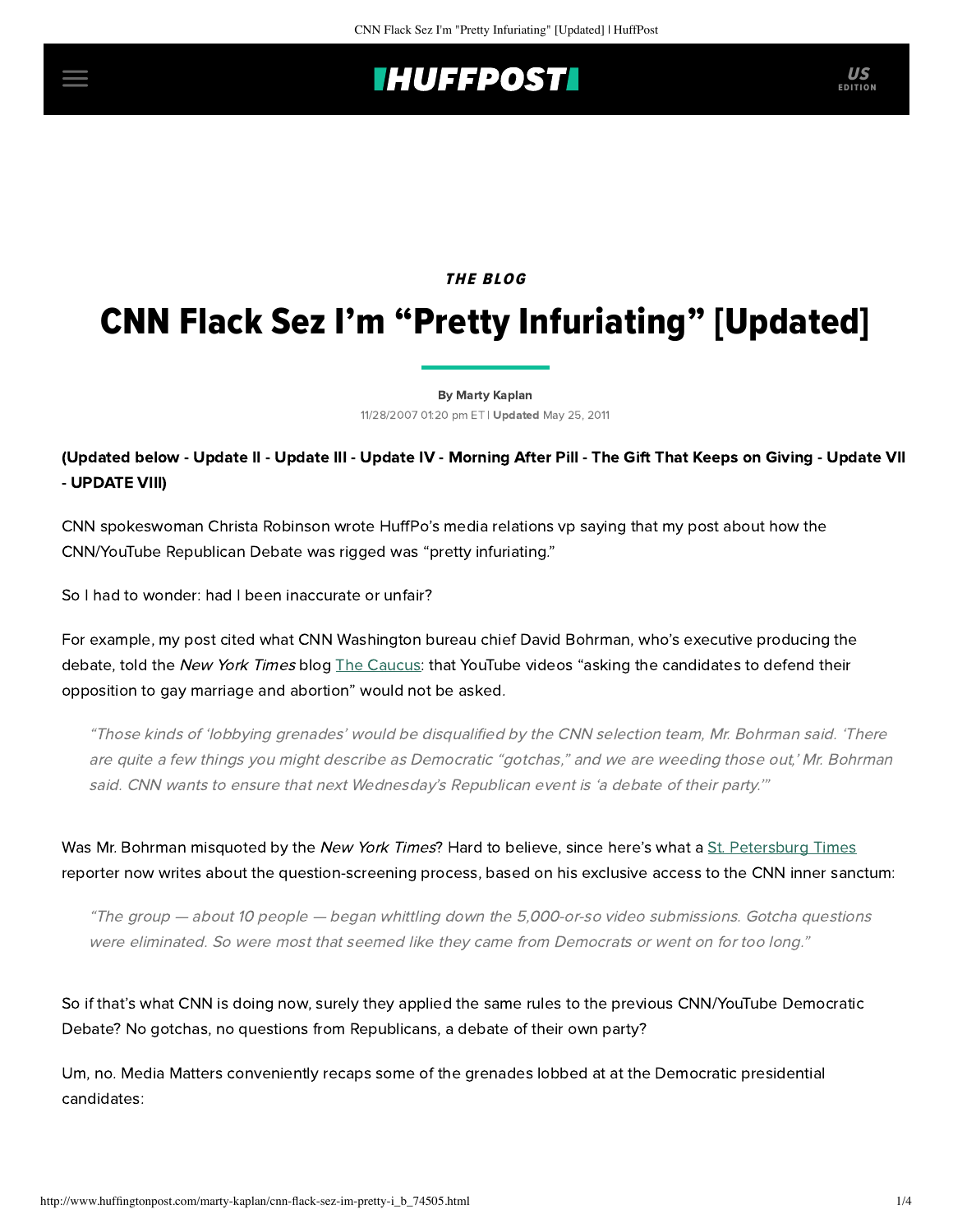"I'd like to know, if the Democrats come into office, are my taxes going to rise like usually they do when a Democrat gets into office?

To all the candidates: Tell me your position on gun control, as myself and other Americans really want to know if our babies are safe. This is my baby, purchased under the 1994 gun ban...

Don't you think if we pulled out [of Iraq] now that it would open it up for Iran and Syria, God knows who — Russia — how do we pull out now? And isn't it our responsibility to get these people up on their feet? I mean, do you leave a newborn baby to take care of himself? How do we pull out now?

My question is for Mike Gravel. In one of the previous debates, you said something along the lines of, "The entire deaths of Vietnam died in vain." How do you expect to win in a country where probably a pretty large chunk of the people voting disagree with that statement and might very well be offended by it? I'd like to know if you plan to defend that statement, or if you're just going to flip-flop. Thanks. I'm a proud serving member of the United States military. I'm serving overseas.

This question is to Senator Hillary Clinton. The Arab states, Muslim nations, believe its women as being secondclass citizens. If you're president of the United States, how do you feel that you would be even be taken seriously by these states in any kind of talks, negotiations, or any other diplomatic relations? I feel that's a legitimate question."

Hmm. If those questions to Democrats aren't gotchas or Republican talking points, then why is CNN ruling out from the git-go questions about homophobia to Republicans who are actually using it as a wedge issue on the campaign trail?

If the folks at CNN want to know what "pretty infuriating" feels like, well, they might try putting themselves in the position of citizens appalled by a double standard and played for suckers in an overhyped Orwellian charade that goes by the brand name of "the most trusted name in news."

UPDATE: Email to me from CNN's Christa Robinson: "There is no double standard in how CNN treats Democrats and Republicans. You must be thinking of another network." Umm... CNNHeadlineNews?

UPDATE II: Well, there was no Sarah Brady question on guns (I guess that would've been a gotcha), but they did do don't-ask-don't-tell and Log Cabin Republicans. A print reporter I spoke to earlier today, who'd just been on the phone with a CNN executive, told me that this kerfuffle here at HuffPo and elsewhere online seems to have drawn some blood at CNN, and that if they ended up going anywhere near the discomfort level of a homophobia question in the debate, it was because they'd been dragged there, kicking and screaming, by the net roots. You know what? It doesn't matter what it took; in this case, in the end, they did the right thing.

UPDATE III: This is priceless. In the CNN post-game show, that paragon of virtue, Bill Bennett, said that he's been getting a lot of email saying that the retired gay military man whose YouTube question challenged don't-ask-don't-tell is actually a member of Hillary Clinton's "gay steering committee." Says Bill, I don't know if it's true, but that's what I'm hearing. Replies Anderson Cooper, That's not something we've heard, but if there was a candidate connection, we should have known about it and said something about it. Hmm. I'm getting emails saying that Bill Bennett does the nasty with dead goats. I don't know if it's true, but that's what I'm hearing. And hey, Anderson, instead of letting Bill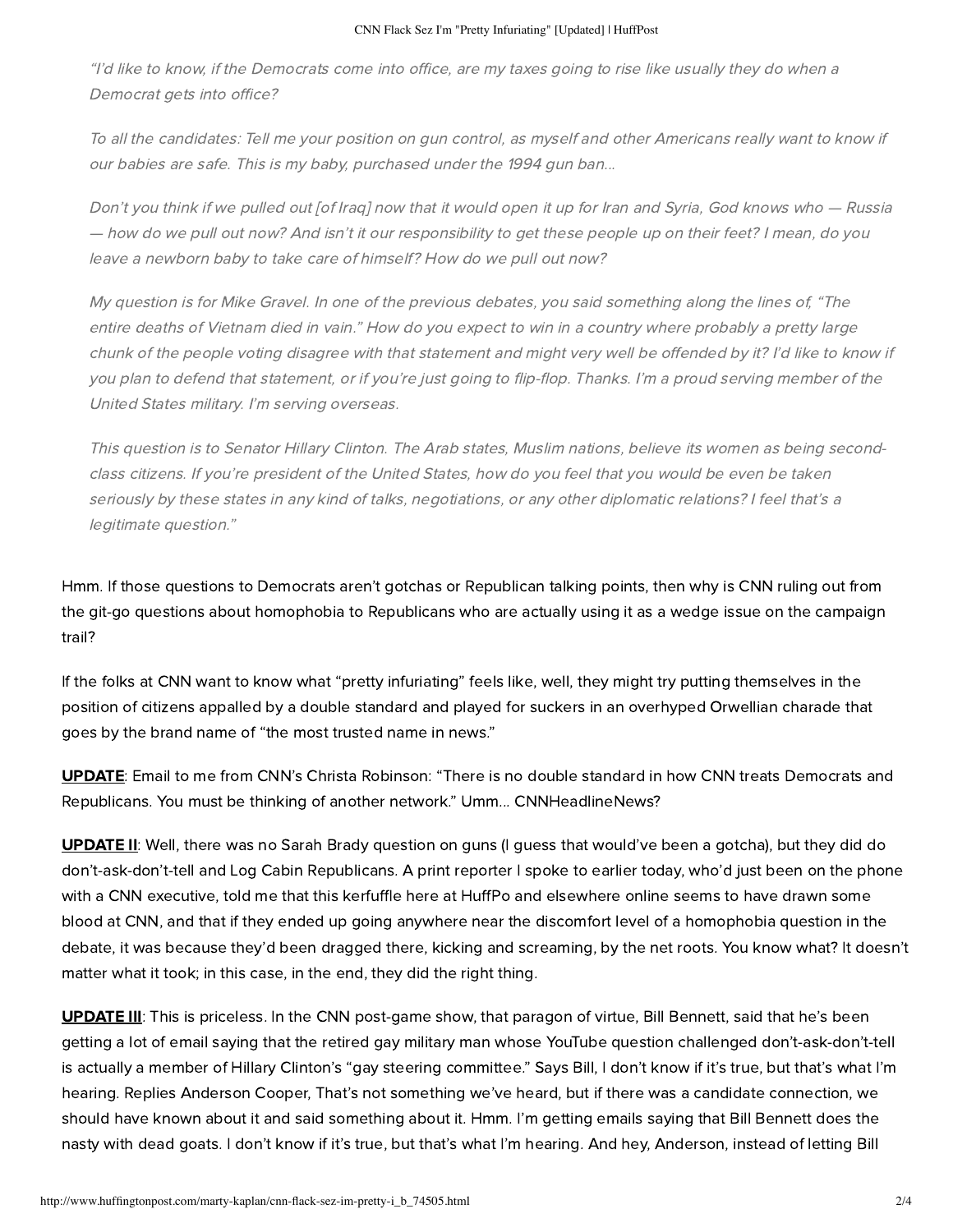#### CNN Flack Sez I'm "Pretty Infuriating" [Updated] | HuffPost

bully you into backing off the legitimacy of the don't-ask-don't-tell exchange, couldn't you maybe have mentioned that there were dozens of such questions in the YouTube pool, and that surely not all of them came from Clintonistas?

UPDATE IV: Coop closes out the hour by saying that yes, the retired gay military man is a Hillary supporter -"something we should have disclosed about the question, HAD WE USED THE QUESTION AT ALL." In other words, it was fine to pepper the Democratic presidential candidates in the prior CNN YouTube debate with hostile Republican video questioners, but these Republican candidates in Florida are just way too sensitive to be bruised by non-Partyline reality. So in the end, CNN basically apologizes to the country for providing the Republican candidates (but not the Democrats) with an insufficiently hermetic bubble. Ah, I just love that special primetime smell o' the-best-political-teamon-TeeVee.

MORNING AFTER PILL UPDATE V: When CNN rebroadcast the debate, according to commenter AdamDek, the don'task-don't-tell question from Brig. Gen. (ret.) Keith Kerr was edited out of the program. Gone! Just like that. But according to this morning's **[Los Angeles Times](http://www.latimes.com/news/politics/la-na-general29nov29,0,7496546.story?coll=la-home-center)**,

"Kerr denied in a telephone interview that the question was a setup and said the Clinton camp was 'in no way attached' to his query. The executive producer of the debate, CNN Vice President David Bohrman, said the cable network had taken some precautions, verifying Kerr's military background and that he had not contributed to any presidential candidate. 'We regret this, and apologized to the Republican candidates,' Bohrman said. 'We never would have used the general's question had we known that he was connected to any presidential candidate.'"

Yeah, and I'm sure another apology is forthcoming after CNN goes back and discovers that the "happiness is a warm gun" questioner and the "Democrats always raise taxes" questioner in their Democratic debate had Bush bumper stickers on their butts. If CNN's clumsiness in handling this weren't so hilarious, it would be (to pick a random phrase) pretty infuriating. Pressured by citizens to prove the network wasn't holding Republicans to a different standard than the Democrats, forced to demonstrate they hadn't censored questions about homophobia under the bogus cover of "gotcha," CNN selects the video of a 43-year military veteran who's gay, but when it turns out that last summer he decided to support a presidential candidate, Hillary Clinton, who's actually against don't-ask-don't-tell, CNN reels back on its hind legs, shrieks like an elephant who's seen a mouse, edits out the offending question (Paging Generalissimo Stalin!), and apologizes to the delicate Republican candidates for exposing them to garlic. Well, I'm sure CNN is simply applying the secret rulebook of journamalistic integrity. I mean, without a Republican gay general's video to ask the question, there just wouldn't have been any rationale at all for Anderson Cooper to tee up the don't-ask-don't-tell topic on his own, would there? Oh, wait.

THE GIFT THAT KEEPS ON GIVING UPDATE VI: Drudge, Malkin and the freepers (no links - why feed the beast?) are now giddily outing other YouTubers as supporters of Obama, Edwards, etc., as though not being a loyal Bushie, let alone asking a question about lead paint in toys or abortion, were sufficient grounds for an auto-da-fe. It only further demonstrates the self-defeating stupidity of CNN's attempt to suck up to the Republicans by promising an intra-party debate in the first place. You'd think they'd learn the Chamberlain lesson from this — there's no gain in appeasing wingnuts — but I have a feeling they're passing out kneepads over at the Washington bureau instead.

UPDATE VII: Commenter JulieSA writes in this: "General Kerr campaigned for Kerry, too. He didn't just last summer turn Democrat. You should update your post with this correction." Hi JulieSA. C'mon over here and sit down. Comfortable? Good. Okay, now let me put this as calmly as I can. I DON'T CARE IF GENERAL KERR'S GRANDMA WAS ELEANOR FREAKIN' ROOSEVELT! What's wrong here is not that a Democrat got to ask a question of candidates